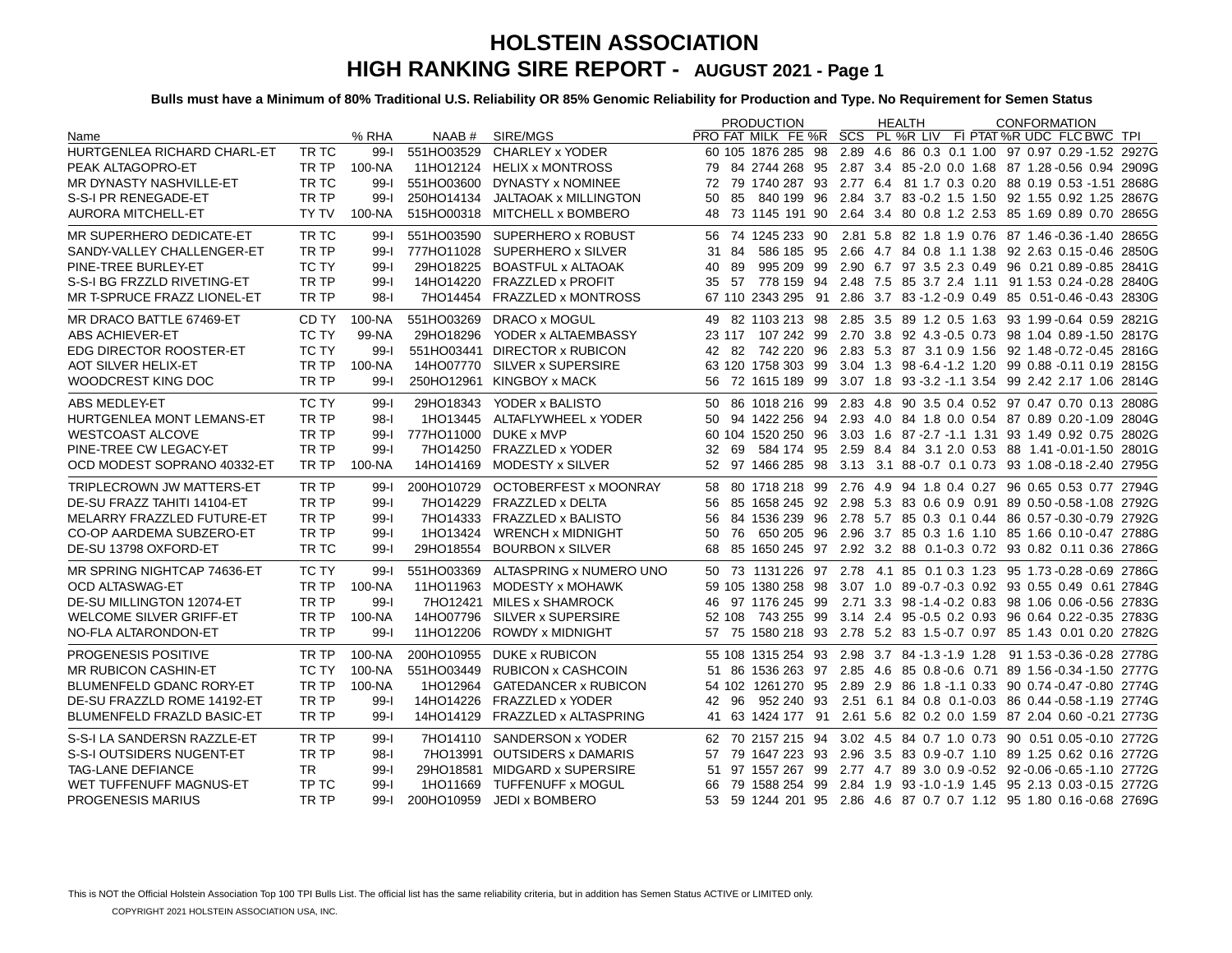|                                     |              |          |            |                                    | <b>PRODUCTION</b>                                           | <b>HEALTH</b> | <b>CONFORMATION</b>                                                     |
|-------------------------------------|--------------|----------|------------|------------------------------------|-------------------------------------------------------------|---------------|-------------------------------------------------------------------------|
| Name                                |              | % RHA    |            | NAAB # SIRE/MGS                    | PRO FAT MILK FE %R SCS PL %R LIV FI PTAT %R UDC FLC BWC TPI |               |                                                                         |
| S-S-I JOSUPER ROCKETFIRE-ET         | TR TP        | $99 - 1$ | 7HO13454   | JOSUPER x STERLING                 |                                                             |               | 76 58 2540 207 98 2.85 5.4 91 2.7 0.1 0.56 94 0.72 -0.62 0.54 2768G     |
| ST GEN MODESTY LAREDO-ET            | <b>TC TY</b> | $98-1$   |            | 551HO03584 MODESTY x ALTALEAF      |                                                             |               | 73 82 2399 269 93 3.20 1.8 83 -0.7 -1.3 0.80 86 1.06 0.74 -0.94 2767G   |
| PROGENESIS MODEST ROLAN512-ET TR TP |              | $99-$    |            | 7HO13740 MODESTY x BOMBERO         | 33                                                          |               | 91 576 212 99 3.09 3.2 89 1.3 0.3 1.03 96 1.96 0.64 -0.84 2766G         |
| DE-SU 13961 SANJAY-ET               | TR TC        | $99-$    |            | 29HO18753 SUMO x SILVER            |                                                             |               | 43 82 1191215 98 3.08 5.0 87 0.1 0.9 1.05 89 1.17 0.76 -1.28 2765G      |
| CHERRY-LILY ZIP LUSTER-P-ET         | TR PC        | $99 - 1$ |            | 7HO14160 ZIPIT-P x KINGBOY         | 39                                                          |               | 67 1113 188 95 2.80 2.1 85 -1.7 0.6 2.43 91 2.04 1.31 -0.20 2764G       |
| DE-SU 13050 SPECTRE-ET              | TR TC        | $99-$    | 29HO18208  | YODER x SUPERSIRE                  |                                                             |               | 48 124 1406 284 99 2.94 1.9 93 0.1-1.0 0.45 96 -0.01 0.04 -0.70 2762G   |
| <b>T-SPRUCE FRAZZLED HUEY-ET</b>    | TR TP        | $99 - 1$ |            | 7HO14125 FRAZZLED x SILVER         | 31 78                                                       |               | 442 180 97 2.59 5.8 87 -0.6 1.1 0.85 95 1.47 0.17 -0.27 2761G           |
| <b>BLUMENFELD FRAZLD BRASS-ET</b>   | TR TP        | $99 - 1$ |            | 7HO14158 FRAZZLED x ALTASPRING     |                                                             |               | 37 73 1225 177 91 2.65 5.2 82 -0.1-0.3 1.76 85 2.07 0.47 -0.28 2760G    |
| SANDY-VALLEY COPYCAT-TW-ET          | TR TP        | $99-$    | 7HO12974   | JEDI x JACEY                       |                                                             |               | 43 77 1027 175 99 2.65 4.0 90 -1.1 0.4 1.47 98 1.54 0.48 1.52 2760G     |
| <b>WILRA ABS BRANTLEY-ET</b>        | TR TC        | $99 - 1$ | 29HO18647  | <b>BURLEY x SILVER</b>             | 29 102                                                      |               | 668 219 93 2.95 4.0 84 0.4 0.1 0.80 87 1.15 1.02 -1.46 2760G            |
| FARNEAR DELTA-LAMBDA-ET             | TR TP        | 100-NA   |            | 551HO03379 DELTA x NUMERO UNO      |                                                             |               | 42 48 1060 151 99 2.75 4.3 93 0.6 -0.1 2.73 99 2.98 0.82 0.20 2758G     |
| PINE-TREE SAMIRAH-ET                | TR TC        | $99-I$   |            | 29HO18478 ALTASPRING x SUPERSIRE   |                                                             |               | 67 100 1388 266 99 2.85 2.8 91 0.1-1.3 0.22 92 0.12 0.10 0.40 2757G     |
| SANDY-VALLEY LOTTERY-ET             | TR TC        | $99 - 1$ |            | 29HO18635 BANDARES x KINGBOY       | -86<br>45                                                   |               | 696 200 97 2.80 1.9 88 0.7 - 0.6 1.33 86 1.72 0.27 0.79 2757G           |
| ABS CRIMSON-ET                      | TR TC        | $99 - 1$ |            | 29HO18693 SPECTRE x RUBICON        | 93<br>40                                                    |               | 869 217 96 2.75 5.5 85 4.4 0.2 0.15 87 0.04 0.55 0.11 2753G             |
| <b>MELARRY FUEL-ET</b>              | TR TP        | $99 - 1$ |            | 200HO10845 DUKE x KINGBOY          |                                                             |               | 53 102 1668 213 97 2.94 0.1 89 -4.4 -1.7 2.44 94 1.99 0.50 1.74 2751G   |
| MR MCCUT DANTE 1407-ET              | TC TY        | $99 - 1$ |            | 203HO01513 MCCUTCHEN x ROBUST      |                                                             |               | 72 76 2315 251 99 3.04 3.9 98 -1.2 -1.7 1.53 98 0.88 0.18 -0.03 2750G   |
| DE-SU JEDI JEFRI 13610              | TR TP        | $99 - 1$ | 7HO13727   | JEDI x RODGERS                     | 61                                                          |               | 28 1520 146 97 2.65 5.7 89 1.4 3.4 0.61 93 1.07 -0.43 0.42 2747G        |
| <b>BOMAZ ALTATOPSHOT-ET</b>         | TR TP        | $99 - 1$ |            | 11HO11779 SUPERSHOT x ALTAEMBASSY  |                                                             |               | 62 87 1544 221 99 2.74 5.5 97 2.5 0.0 -0.23 97 -0.11 -0.97 0.30 2746G   |
| <b>EDG RUBICON-ET</b>               | TR TC        | 100-NA   |            | 151HO00681 MOGUL x ROBUST          | 91<br>37                                                    |               | 687 223 99 2.89 4.7 99 2.3 - 1.8 1.20 99 0.99 1.96 0.31 2746G           |
| S-S-I MILLINGTON TOTEM-ET           | TR TP        | $99 - 1$ |            | 250HO13531 MILLINGTON x JACEY      | 33                                                          |               | 72 676 169 93 2.65 3.7 85 0.4 0.6 1.75 86 1.92 0.56 0.02 2745G          |
| AURORA ALTAANTONIO-ET               | TR TP        | $99 - 1$ |            | 11HO12083 BANDARES x COMMANDER     |                                                             |               | 49 77 748 206 97 2.82 3.0 88 1.2 - 0.6 1.47 94 1.15 0.91 0.26 2744G     |
| MR SPRING NIGHTHAWK-ET              | TC TY        | $99 - 1$ |            | 551HO03442 ALTASPRING x NUMERO UNO | 46                                                          |               | 72 1217 213 98 2.79 4.5 89 0.4 -0.3 1.27 94 1.84 -0.14 -0.23 2744G      |
| CAL-ROY-AL YODA-ET                  | TR TC        | $99 - 1$ |            | 29HO18545 JEDI x YODER             | 49                                                          |               | 85 1067 217 98 2.73 4.3 88 0.8-1.3 1.09 93 1.30-0.39 0.18 2743G         |
| PROGENESIS DEFINITE-ET              | TR TP        | 99-NA    | 200HO10797 | AFTERBURNER x DELTA                | 48                                                          |               | 55 785 183 98 2.56 4.6 89 1.0 2.4 0.61 92 0.37 0.89 0.25 2743G          |
| SANDY-VALLEY CODEC-ET               | TR TP        | $99 - 1$ | 7HO12973   | JEDI x JACEY                       |                                                             |               | 51 69 1247 192 98 2.52 5.0 89 0.4 1.5 0.22 90 1.06 -1.22 1.04 2742G     |
| PEAK ACCELODIN-ET                   | TR TP        | $99 - 1$ |            | 14HO07828 ALTAHOTROD x RANSOM      | 40 93                                                       |               | 571 200 97 2.99 2.4 87 1.3 0.7 1.53 92 0.64 0.27 0.96 2741G             |
| S-S-I MONTROSS DUKE-ET              | TR TP        | $100-NA$ | 250HO13267 | <b>MONTROSS x SUPERSIRE</b>        |                                                             |               | 75 114 2300 285 99 2.89 1.3 97 -4.7 -3.8 1.27 99 1.33 -0.70 0.80 2741G  |
| <b>COOKIECUTTER MD HARDROCK-ET</b>  | TR TP        | $99 - 1$ | 250HO13736 | MODESTY x CAPITAL GAIN             |                                                             |               | 66 83 2489 249 99 2.98 2.0 90 -1.9 -1.0 1.30 97 0.80 -0.49 -0.27 2739G  |
| SANDY-VALLEY FS CAMDEN-ET           | TR TP        | $99-$    |            | 7HO14096 FLAGSHIP x SILVER         | 33<br>90                                                    |               | 525 175 94 2.73 2.6 84 -0.8 1.3 1.05 90 1.66 -0.69 0.77 2739G           |
| S-S-I LA SANDERSON SHIEK-ET         | TR TP        | $99-$    |            | 7HO14010 SANDERSON x YODER         | 40                                                          |               | 75 1272 198 93 2.91 4.4 83 2.1 0.7 1.11 88 0.88 0.57 -0.72 2737G        |
|                                     |              |          |            |                                    |                                                             |               |                                                                         |
| LEANINGHOUSE BANDRS VAN-ET          | TR TP        | 100-NA   |            | 7HO14183 BANDARES x POWERBALL-P    |                                                             |               | 52 86 1286 203 94 2.84 2.3 86 1.8 0.2 1.00 90 0.39 0.29 0.87 2732G      |
| S-S-I PR CHINCHI CHARGER-ET         | TR TP        | $99-$    |            | 7HO13902 CHINCHI x YODER           |                                                             |               | 52 94 1361 214 96 2.75 1.8 87 - 1.6 - 1.8 1.03 90 0.89 0.87 0.91 2731 G |
| <b>BO-IRISH CROWNE-ET</b>           | TR TP        | 100-NA   |            | 14HO07823 MONTROSS x MAURICE       |                                                             |               | 75 79 2286 247 99 2.84 3.3 91 0.5 -1.2 0.05 93 1.04 -0.64 0.80 2730G    |
| HURTGENLEA YDR OUTSIDERS-ET         | TR TP        | 100-NA   |            | 7HO12819 YODER x SUPERSIRE         | 64                                                          |               | 89 2253 228 99 2.88 2.0 96 0.5-1.0 0.37 97 0.63-0.23 1.09 2729G         |
| <b>STE ODILE MILKTIME-ET</b>        | TR TP        | 100-NA   | 777HO10904 | DUKE x SUPERSHOT                   | 76                                                          |               | 69 2551 230 93 2.65 4.9 84 -1.6 -1.6 0.55 87 0.87 -0.52 -0.01 2729G     |
| MR RUBICON DYNAMO-ET                | TR TC        | 100-NA   |            | 551HO03416 RUBICON x ROBUST        |                                                             |               | 52 64 1634 202 99 2.74 5.3 92 1.8-1.0 1.13 98 1.45 0.59 0.16 2728G      |
| FARNEAR-TBR-BH FARLO-ET             | TC TY        | 100-NA   |            | 551HO03476 DELTA x SUPERSIRE       | 90 1232 269 99<br>50                                        |               | 2.99 5.9 88 2.1-0.8 0.24 94 0.50 -0.36 -2.43 2727G                      |
| PROGENESIS PRETENDER                | TR TP        | $99 - 1$ |            | 200HO10972 EUCLID x RUBICON        | 34                                                          |               | 85 758 173 94 2.88 3.7 84 1.0 -0.3 1.65 88 1.36 0.78 0.78 2727G         |
| PEAK LIGERO-ET                      | <b>TY TV</b> | 96-NA    | 97HO41744  | YODER x SUPERSIRE                  | 45                                                          |               | 86 1360 228 98 2.82 3.6 91 2.0 -0.3 0.43 95 0.36 0.66 -0.67 2724G       |
| SILVERRIDGE V PHONE-ET              | TR TP        | 100-NA   |            | 200HO10926 DUKE x SUPERSHOT        |                                                             |               | 76 85 2518 263 95 2.95 2.9 86 -1.9 -3.1 0.97 86 1.46 -0.48 -0.52 2723G  |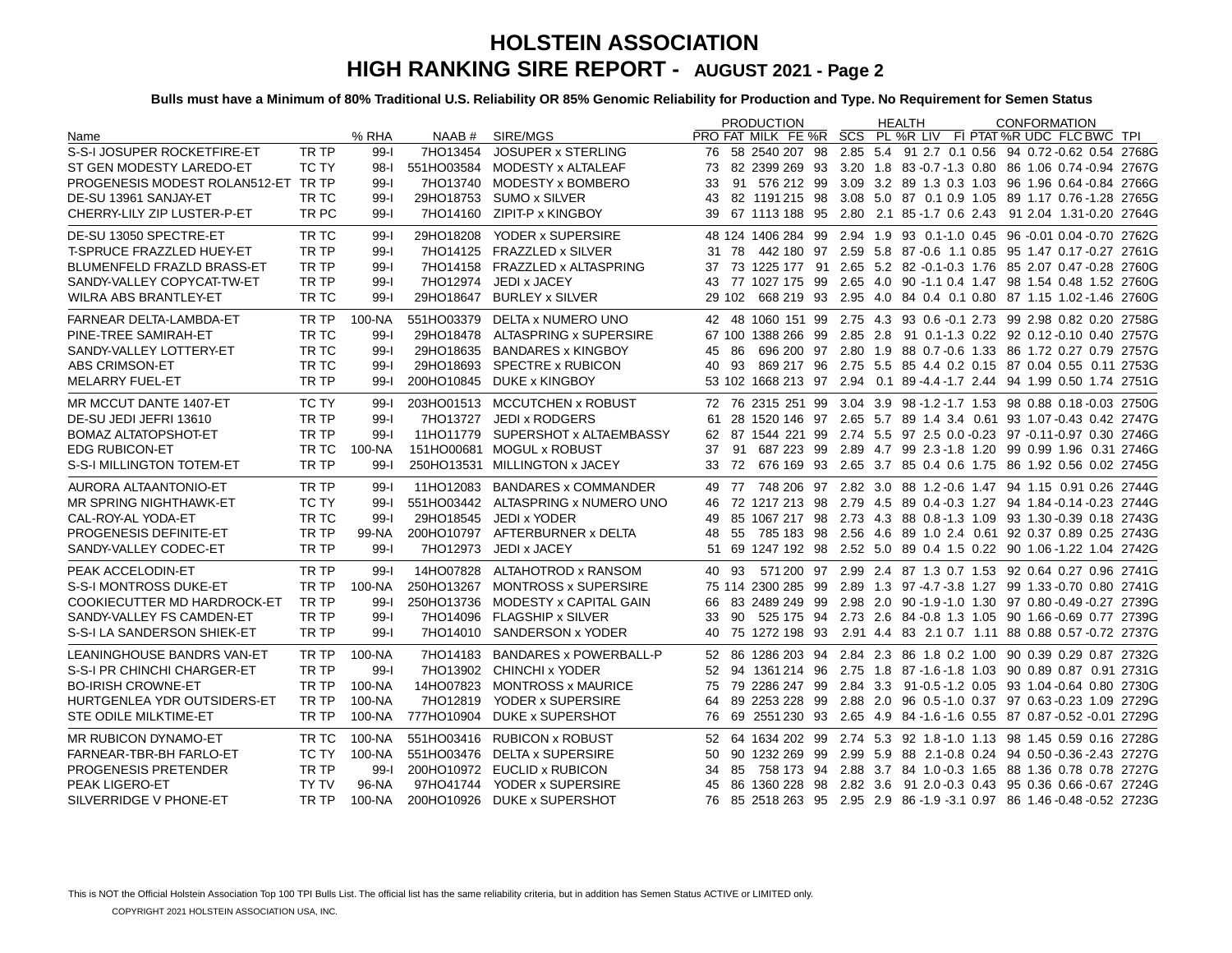|                                   |              |          |            |                                   | <b>PRODUCTION</b>                                           | <b>HEALTH</b>                                 | <b>CONFORMATION</b>                                                               |
|-----------------------------------|--------------|----------|------------|-----------------------------------|-------------------------------------------------------------|-----------------------------------------------|-----------------------------------------------------------------------------------|
| Name                              |              | % RHA    |            | NAAB # SIRE/MGS                   | PRO FAT MILK FE %R SCS PL %R LIV FI PTAT %R UDC FLC BWC TPI |                                               |                                                                                   |
| SANDY-VALLEY AIRJET-ET            | TR TP        | $99 - 1$ | 7HO12985   | JEDI x PURE                       |                                                             |                                               | 64 72 2317 212 95 2.95 2.4 88 -1.3 -0.2 1.01 91 1.76 -0.77 0.54 2722G             |
| <b>COOKIECUTTER HIGH CARD-ET</b>  | TR TP        | $99 - 1$ |            | 7HO14161 JEDI x SUPERSHOT         | 56                                                          |                                               | 42 1742 178 94 2.70 6.2 84 0.8 2.6 0.17 88 0.73 -0.20 -0.63 2721G                 |
| <b>PROGENESIS GRANITE-ET</b>      | TR TP        | $99 - 1$ |            | 200HO10616 MONTEREY x SUPERSIRE   | 82 975 178 99<br>40                                         |                                               | 3.20 2.7 94 0.9 0.8 1.48 98 1.21 0.92 0.97 2721G                                  |
| S-S-I BG DUKE DELROY-ET           | TR TP        | $99-$    |            | 14HO13666 DUKE x RODGERS          | 80 1199 237 99<br>49                                        |                                               | 2.74 4.7 90 -0.4 -0.2 0.63 95 1.21 -0.89 -1.41 2721G                              |
| FINGER LOPEZ KING LOUIE-ET        | TR TP        | $99 - 1$ |            | 1HO13448 LOPEZ x KINGBOY          | 80 1600 217 95<br>47                                        |                                               | 2.71 4.1 84 1.1 0.8 -0.01 87 0.25 0.26 -0.66 2720G                                |
| <b>WESTCOAST YAMASKA-ET</b>       | TR TP        | 99-NA    |            | 200HO10915 AFTERBURNER x YODER    | 306 194 99<br>52 76                                         |                                               | 2.93 2.6 90 -0.7 0.2 1.43 95 0.53 0.81 0.84 2716G                                 |
| JOOK KING ROYAL ECLIPSE-ET        | TR TP        | $99 - 1$ |            | 7HO14178 KING ROYAL x JOSUPER     | 55                                                          |                                               | 79 1455 219 93 2.97 3.2 84 0.0-1.0 1.17 88 1.33 0.57 0.30 2714G                   |
| SUNQUEST AT RIVALRE-ET            | TR TC        | 100-NA   |            | 551HO03336 YODER x SUPERSIRE      | 38 101 992 242 99                                           |                                               | 3.02 2.9 92 2.0 0.7 0.48 88 0.27 -0.39 -1.18 2714G                                |
| PROGENESIS MONTFORT-ET            | TR TP        | $99 - 1$ | 200HO10739 | ALTAHOTROD x DEFENDER             |                                                             |                                               | 55 85 1018 210 91 2.91 0.2 81-4.3 0.2 1.77 86 0.88 0.59 1.32 2713G                |
| AOT BLOWTORCH HEALER-ET           | TR TP        | $99 - 1$ |            | 1HO13458 BLOWTORCH x SUPERSIRE    |                                                             |                                               | 54 105 1044 240 91 2.74 1.5 83 -1.7 -1.6 0.90 85 0.71 -0.66 0.31 2712G            |
| <b>PROGENESIS HAWAI-ET</b>        | RC CD        | $99 - 1$ |            | 200HO11016 APPRENTICE*RC x SILVER | 36 63                                                       |                                               | 853 144 91 2.63 5.3 82 -0.2 2.0 0.72 85 0.74 0.24 0.05 2712G                      |
| SIEMERS CHARLEY MERRYGUY-ET       | TR TC        | $99 - 1$ | 551HO03530 | CHARLEY x MONTROSS                | 63                                                          |                                               | 74 2457 251 97 2.89 3.4 87 -0.7 -1.0 0.64 90 0.74 -0.05 -1.17 2711G               |
| NO-FLA HYFLOW-ET                  | TR TP        | $99 - 1$ |            | 1HO13471 RAGEN x JOSUPER          | 66                                                          |                                               | 39 1893 170 93 2.82 4.7 83 1.7 0.8 0.85 85 0.95 0.86 0.64 2707G                   |
| S-S-I HEISENBERG JAXSON-ET        | TR TP        | $99 - 1$ |            | 7HO13662 HEISENBERG x KINGBOY     | 568 169 99<br>75<br>35                                      |                                               | 2.65 2.2 90 - 2.6 0.1 1.86 94 1.64 0.26 0.93 2707G                                |
| OCD DENVER CANNON-ET              | TR TP        | $99 - 1$ |            | 7HO12886 DENVER x NUMERO UNO      | 84<br>35                                                    |                                               | 996 196 98 2.82 2.8 89 -0.8 0.7 1.01 91 1.78 -0.35 -0.09 2706G                    |
| SANDY-VALLEY SEAWARD-ET           | TR TP        | $99 - 1$ |            | 200HO11008 HANG-TIME x JABIR      |                                                             |                                               | 42 82 1017 200 97 2.97 1.1 88 -3.0 0.4 1.87 86 1.77 0.10 -0.43 2703G              |
| <b>EDG DELTA-CHANCE-ET</b>        | <b>TC TY</b> | $99 - 1$ |            | 551HO03360 DELTA x BOB            | 70<br>738 187 98<br>36                                      |                                               | 3.02 3.3 88 0.7 2.5 1.08 88 1.43 -0.34 -0.87 2702G                                |
| ABS MOONGLOW-ET                   | <b>TC TY</b> | $99 - 1$ |            | 29HO18294 SUPERSHOT x BALISTO     | 66 1781 217 99<br>73                                        |                                               | 2.96 4.6 93 0.8 0.8 0.45 96 0.21 0.65 0.63 2701G                                  |
| OCD JOSUPER ZAMBONI-ET            | TR TP        | $99 - 1$ | 7HO12837   | JOSUPER x MOGUL                   | 69 1827 196 99<br>59                                        |                                               | 2.89 2.3 94 -2.2 -1.4 1.44 96 1.67 1.03 0.50 2701G                                |
| <b>BUTZ-HILL DELTA-WORTH-ET</b>   | <b>TC TY</b> | $99 - 1$ |            | 551HO03415 DELTA x SUPERSIRE      | 90 1087 245 99<br>34                                        |                                               | 2.84 4.4 88 2.3 - 0.3 0.59 98 1.03 - 0.69 - 1.88 2700G                            |
| <b>COOKIECUTTER LGND HUSKY-ET</b> | TR TP        | $99 - 1$ |            | 14HO14138 LEGENDARY x DRACO       |                                                             |                                               | 31 38 1052 105 92 2.82 6.2 83 2.8 3.6 1.35 87 1.27 0.34 0.31 2699G                |
| BUTZ-HILL SILVER WINGS-ET         | TR TP        | $99 - 1$ |            | 522HO03414 SILVER x SUPERSIRE     | 988 201 99<br>93<br>42                                      |                                               | 2.85 2.2 88 -1.9 -0.7 1.29 95 1.11 0.13 0.98 2698G                                |
| <b>WESTCOAST BACARDI-ET</b>       | TR TP        | $99 - 1$ |            | 777HO10993 AFTERBURNER x MONTEREY | 55 73 1023 220 98                                           |                                               | 2.86 2.8 87 -1.0 0.5 0.66 92 0.11 0.69 -0.13 2698G                                |
| PEAK EVEREST-ET                   | TR TY        | 100-NA   |            | 97HO41742 YODER x MASSEY          | 90 1313 193 99<br>42                                        |                                               | 2.90 1.5 92 1.4 0.8 0.75 98 0.48 -0.01 0.80 2696G                                 |
| PEAK HOTLINE-ET                   | <b>TY TV</b> | 100-NA   |            | 97HO41774 ALTAHOTROD x MOGUL      | 85<br>950 206 99<br>48                                      | 3.05 -2.6 93 -5.4 -1.9 2.89 98 2.40 1.29 1.20 | 2696G                                                                             |
| DE-SU 13530 SEVILLE-ET            | TR TC        | $99-$    |            | 29HO18490 SUPERSHOT x MONTROSS    | 73 1001 203 99<br>50                                        |                                               | 2.84 3.1 90 -1.2 2.0 0.15 95 0.20 0.22 0.44 2695G                                 |
| SILVERRIDGE V IMAX-ET             | TR TP        | $99 - 1$ |            | 200HO10619 ALTASPRING x MOGUL     | 91 1391 228 99<br>46                                        |                                               | 3.05 2.6 93 - 0.6 - 1.7 1.21 98 1.51 0.40 1.12 2695G                              |
| SYNERGY WALTER-ET                 | TR TP        | $99 - 1$ |            | 7HO14059 HEISENBERG x MONTROSS    | 669 147 95<br>37<br>49                                      |                                               | 3.01 4.3 87 0.4 2.5 1.39 92 1.95 0.39 -0.03 2695G                                 |
| SANDY-VALLEY EVEREST-ET           | TR TP        | $99 - 1$ |            | 7HO12821 YODER x MORGAN           | 40 106<br>748 241 99                                        |                                               | 2.78 4.5 96 1.3 -0.6 -0.26 95 0.31 -1.01 -0.50 2694G                              |
| SILVERRIDGE V EUGENIO-ET          | TR TP        | $99 - 1$ |            | 200HO10549 SUPERSHOT x MCCUTCHEN  | 36 55 1549 133 99                                           |                                               | 2.79 4.2 95 0.0 0.3 1.90 97 1.85 1.12 1.25 2690G                                  |
| ABS MENTZ-ET                      | TR.          | $99 - 1$ |            | 29HO18495 ALTAHOTSHOT x BALISTO   |                                                             |                                               | 59 70 1893 230 92 3.09 4.7 86 0.2 0.3 0.49 88 -0.02 0.49 -0.99 2687G              |
| <b>ENDCO VIEWPOINT-ET</b>         | TR TP        | 99-NA    |            | 200HO10772 SILVER x SUPERSIRE     | 63 1067 154 99<br>41                                        |                                               | 2.87 3.0 89 0.0 - 1.5 1.68 96 2.33 1.41 0.29 2687G                                |
| KINGS-RANSOM M DEVINE             | TR TP        | $99 - 1$ |            | 7HO13753 MARTY x DEDUCTIVE        | 82 917 178 98<br>45                                         |                                               | 2.59 4.0 89 2.5-1.5 0.76 92 0.80-0.38 1.25 2686G                                  |
| MELARRY FRAZZLED MOOLA-ET         | TR TP        | $99 - 1$ |            | 7HO14194 FRAZZLED x JOSUPER       | 75<br>33                                                    |                                               | 910 170 95 2.43 5.4 85 2.2 -0.3 0.12 90 1.07 0.13 -0.48 2686G                     |
| PINE-TREE ALTAFEISTY-ET           | TR TP        | 100-NA   |            | 11HO12028 MODESTY x SUPERSIRE     | 51                                                          |                                               | 80 1092 202 98 2.99 2.4 89 0.8 0.4 0.56 86 0.31 0.35 0.63 2686G                   |
| ABS MALIBU-ET                     | TR TC        | $99 - 1$ |            | 29HO18571 RAIDEN x BALISTO        | 48                                                          |                                               | 95 1536 233 98 2.67 4.1 88 1.2 -2.1 0.28 91 0.61 -0.85 -0.21 2685G                |
| DE-SU TORONTO 13212-ET            | TR TP        | $99 - 1$ |            | 7HO12915 PROFIT x ALTAOAK         | 53<br>25                                                    |                                               | 875 128 97 2.75 5.2 89 2.7 2.3 0.85 94 1.42 -0.21 0.48 2685G                      |
| <b>ENDCO CHARGER-ET</b>           | TR TP        | $99 - 1$ |            | 534HO00075 SILVER x ALTAOAK       | 49                                                          |                                               | 90 1679 233 93 2.93 2.7 84 0.0 - 2.4 0.97 85 0.94 0.56 - 0.30 2684G               |
| MR MOGUL DELTA 1427-ET            | TR TC        | 100-NA   |            | 203HO01468 MOGUL x ROBUST         | 34<br>-61                                                   |                                               | 999 207 99 2.98 5.5 99 1.4 0.3 1.20 99 1.83 0.57 -1.67 2684G                      |
| OCD SPRING SLAMDUNK-ET            | TR TP        | $99 - 1$ |            | 7HO12899 ALTASPRING x SUPERSIRE   | 36<br>62                                                    |                                               | 741 151 99   2.70   4.6   94   0.8   0.5   1.65   99   1.34   0.08   1.00   2684G |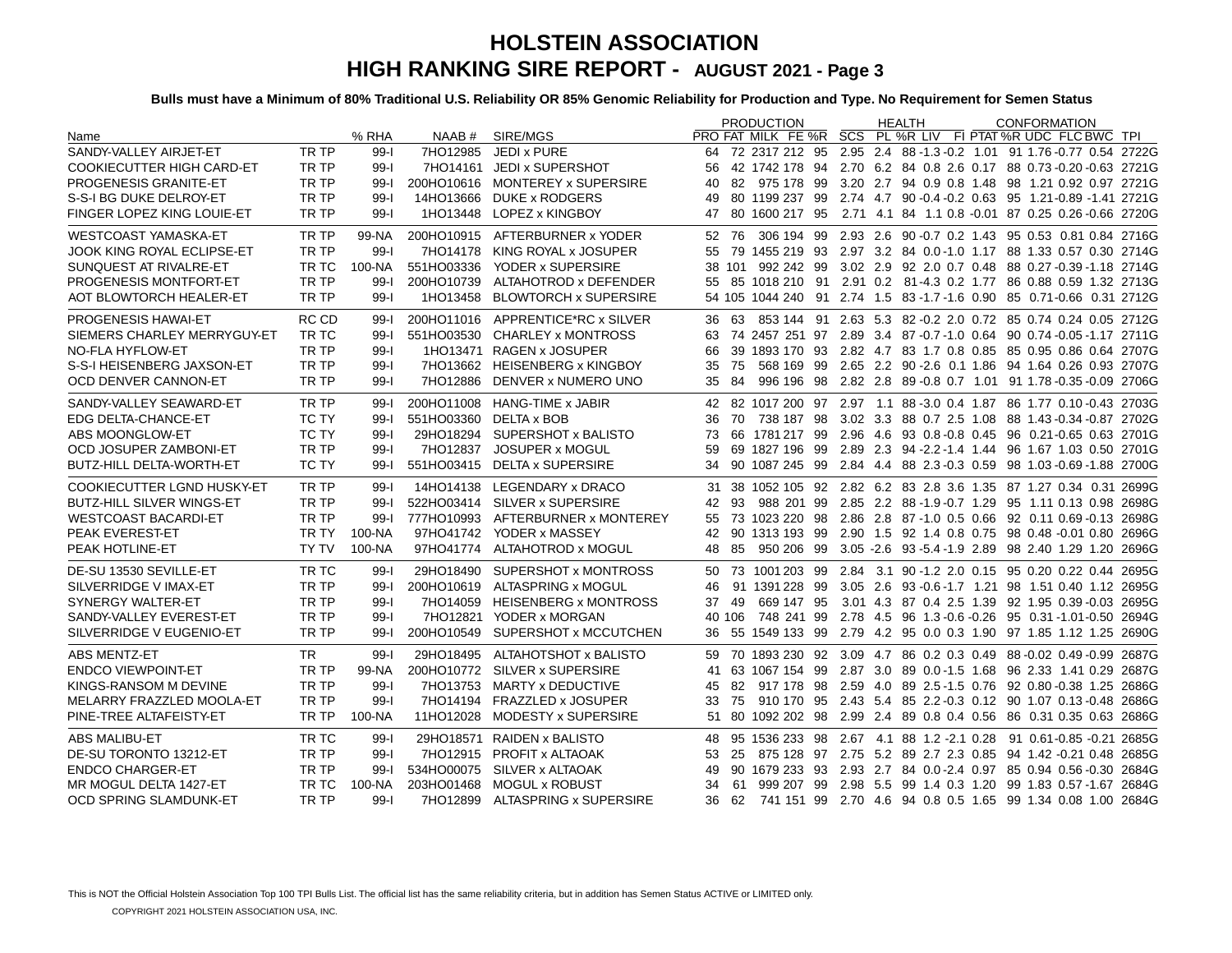|                                    |              |          |                        |                                   |    |        | <b>PRODUCTION</b>                                                              |  | <b>HEALTH</b>                                               |  | <b>CONFORMATION</b> |       |
|------------------------------------|--------------|----------|------------------------|-----------------------------------|----|--------|--------------------------------------------------------------------------------|--|-------------------------------------------------------------|--|---------------------|-------|
| Name                               |              | % RHA    |                        | NAAB # SIRE/MGS                   |    |        | PRO FAT MILK FE %R SCS PL %R LIV FI PTAT %R UDC FLC BWC TPL                    |  |                                                             |  |                     |       |
| <b>BLUMENFELD SPRING WRENCH-ET</b> | TR TP        | $99 - 1$ | 1HO11959               | ALTASPRING x HEADLINER            | 47 | 65     | 928 198 98 3.02 1.9 92 -1.0 1.5 0.82 90 1.27 0.74 -0.11 2683G                  |  |                                                             |  |                     |       |
| OAKFIELD MODESTY EUREKA-ET         | TR TP        | $99 - 1$ |                        | 14HO13738 MODESTY x LUCID         | 40 | 75     | 727 162 98 2.87 1.9 88 -1.0 1.0 0.77 89 1.37 0.17 0.60 2682G                   |  |                                                             |  |                     |       |
| PEAK ALTALOBELLO-ET                | TR TP        | $99-I$   |                        | 11HO11826 DONATELLO x MCCUTCHEN   | 30 |        | 62 367 155 99 2.71 3.8 95 2.1 1.1 1.40 95 1.06 0.39 0.36 2682G                 |  |                                                             |  |                     |       |
| S-S-I LA SYRACUSE SEAMUS-ET        | TR TP        | $99 - 1$ |                        | 7HO14115 SYRACUSE x JOSUPER       | 38 |        | 71 1144 132 93 2.73 3.7 82 0.5 -0.1 1.24 87 1.51 0.60 1.95 2682G               |  |                                                             |  |                     |       |
| S-S-I SASH HOGAN-ET                | TR TP        | $99 - 1$ |                        | 7HO13954 SASH x DAMARIS           | 38 |        | 64 1239 182 93 3.02 4.2 84 3.6 1.0 0.55 89 1.55 0.24 -1.21 2682G               |  |                                                             |  |                     |       |
| ABS MAYDAY-ET                      | TC TY        | $99 - 1$ |                        | 29HO18258 TAILOR x BALISTO        |    |        | 46 68 450 176 95 2.61 3.7 89 1.5 0.2 0.71 91 0.66 0.28 0.20 2681G              |  |                                                             |  |                     |       |
| EDG DELTA-BAYLOR-ET                | TR TP        | $99 - 1$ | 551HO03419 DELTA x BOB |                                   | 46 |        | 44 1262 174 97 2.80 4.4 86 1.7 2.0 1.02 93 1.65 -0.76 -1.08 2681G              |  |                                                             |  |                     |       |
| MIRABELL SOUND SYSTEM              |              | 99-NA    |                        | 543HO00086 SILVER x SUPERSIRE     | 46 |        | 84 1273 196 93 2.97 1.4 86 - 2.6 - 0.8 1.95 89 1.32 0.30 0.67 2681G            |  |                                                             |  |                     |       |
| PINE-TREE PROPHECY-ET              | TR TC        | $99 - 1$ |                        | 29HO18373 MONTEREY x SUPERSIRE    | 48 |        | 81 1031 214 98 3.03 2.8 90 -0.1 0.4 1.11 97 0.35 0.00 -0.19 2681 G             |  |                                                             |  |                     |       |
| SIEMERS BONES-ET                   | TR TP        | $99 - 1$ |                        | 200HO10590 JOSUPER x SHAN         | 70 |        | 64 1759 199 95 2.86 4.5 86 0.8 -0.5 0.56 85 0.46 -1.03 -0.07                   |  |                                                             |  |                     | 2681G |
| PEAK ALTAMAESTRO-ET                | TP TC        | 100-NA   |                        | 11HO11892 MASTERFUL x MUNITION    |    |        | 56 95 1590 250 96 2.97 0.8 86 -2.0 -2.1 1.13 87 0.73 0.86 -0.08 2679G          |  |                                                             |  |                     |       |
| <b>UECKER SUPERSIRE JOSUPER-ET</b> | TR TC        | $99-1$   |                        | 29HO17553 SUPERSIRE x BEACON      | 70 |        | 80 2503 215 99 2.86 3.6 99 -0.3 -1.9 0.48 99 0.53 -0.88 1.10 2679G             |  |                                                             |  |                     |       |
| DE-SU ROCKFORD 12250-ET            | TR TP        | 100-NA   |                        | 7HO12545 RODGERS x SHAMROCK       | 33 | 73     | 933 182 95 2.71 5.1 89 2.1 2.8 -0.52 88 0.01 0.13 -0.03 2678G                  |  |                                                             |  |                     |       |
| OCD LEGENDARY COFFEE-ET            | TR TP        | $99 - 1$ |                        | 250HO14310 LEGENDARY x RUBICON    | 22 | 66     | 190 131 92 2.67 5.8 82 3.9 0.4 1.60 85 1.05 1.34 0.88 2678G                    |  |                                                             |  |                     |       |
| MR M-DUKE NECKO                    | TC TY        | $99-I$   |                        | 522HO03512 MEGA-DUKE x NOMINEE    | 56 |        | 66 2179 227 97 2.82 4.7 87 0.8 0.0 0.42 89 0.59 0.74 -1.11 2677G               |  |                                                             |  |                     |       |
| ABS ROWDY-ET                       | TC TY        | $99 - 1$ |                        | 29HO17947 JOSUPER x MOGUL         |    |        | 62 80 2015 241 99 2.88 4.8 95 0.2 -0.5 0.17 92 -0.01 -1.23 -0.20 2676G         |  |                                                             |  |                     |       |
| <b>JALTAOAK</b>                    | <b>TY TV</b> | $99 - 1$ |                        | 182HO00922 ALTAOAK x FACEBOOK     | 44 | 85     |                                                                                |  | 841 195 92 3.00 1.2 86 0.8 1.2 0.94 89 0.49 0.24 0.86 2675G |  |                     |       |
| <b>WESTCOAST PERSEUS-ET</b>        | TR TP        | $99 - 1$ |                        | 200HO10777 PENMANSHIP x DOORMAN   | 38 | 49     | 430 142 99 2.63 4.1 91 1.0 2.3 0.89 97 1.13 0.10 0.03 2675G                    |  |                                                             |  |                     |       |
| S-S-I JEDI JABARI-ET               | TR TP        | $99 - 1$ |                        | 14HO13603 JEDI x JACEY            | 68 |        | 39 1864 156 97 2.81 4.3 88 -0.5 1.9 0.97 91 0.34 -0.60 1.13 2673G              |  |                                                             |  |                     |       |
| SILVERRIDGE V EUCLID-ET            | TR TP        | $99 - 1$ |                        | 200HO10550 SUPERSHOT x MCCUTCHEN  | 44 |        | 72 1662 150 99 2.87 4.0 94 0.6 -0.7 1.39 97 0.98 0.72 1.11 2673G               |  |                                                             |  |                     |       |
| MR EDG CYPRUS JAGUAR-ET            | TC TY        | $99-1$   |                        | 551HO03509 CYPRUS x MOGUL         |    |        | 55 84 1514 245 97 3.25 2.2 88 -0.9 -0.6 0.97 87 1.21 -0.38 -0.50 2672G         |  |                                                             |  |                     |       |
| S-S-I BG LAIDLAW EZRA-ET           | TR TP        | $99 - 1$ |                        | 7HO13840 LAIDLAW x YODER          | 39 |        | 58 1108 180 96 2.70 5.3 88 1.8 0.4 0.52 91 0.95 0.90 -1.72 2672G               |  |                                                             |  |                     |       |
| S-S-I SUPERHERO NIGEL-ET           | TR TP        | $99 - 1$ |                        | 250HO13999 SUPERHERO x KINGBOY    | 33 | 43     |                                                                                |  | 90 128 90 2.84 3.4 81-0.2 2.2 1.75 86 2.04 0.82 0.20 2671G  |  |                     |       |
| OCD SLV STORM PROOF-ET             | TR CD        | 100-NA   |                        | 566HO01260 SILVER x WILLPOWER     | 49 | 68     | 413 179 96 3.08 1.5 85 -0.7 0.0 1.58 87 1.64 0.58 0.44 2670G                   |  |                                                             |  |                     |       |
| PROGENESIS JAGGER 336-ET           | TR TP        | $99 - 1$ | 7HO12934               | JEDI x TROY                       |    |        | 54 44 1226 180 88 2.67 6.1 80 1.2 0.6 0.70 85 0.87 -0.72 -0.21 2670G           |  |                                                             |  |                     |       |
|                                    |              |          |                        |                                   |    |        |                                                                                |  |                                                             |  |                     |       |
| ABS MOROCCAN-ET                    | TR TC        | $99 - 1$ |                        | 29HO18530 SKYFALL x SILVER        |    | 39 113 | 652 205 98 2.96 0.1 88 -1.2 -2.9 1.59 95 1.63 0.44 1.26 2669G                  |  |                                                             |  |                     |       |
| AURORA JEDI JADE 451-ET            | TR TP        | $99 - 1$ |                        | 7HO13752 JEDI x TANGO             | 69 |        | 84 1578 246 98 3.09 0.9 90 -1.7 -1.1 0.75 92 0.53 -0.25 -0.08 2669G            |  |                                                             |  |                     |       |
| PINE-TREE MOD JOHNSON702-ET        | TR TP        | 100-NA   |                        | 7HO13766 MODESTY x SUPERSIRE      | 53 | 90     | 818 224 98 3.22 1.6 90 0.7 0.4 0.50 92 0.19 0.08 0.47 2669G                    |  |                                                             |  |                     |       |
| PROGENESIS PROSPEROUS              | TR TP        | $99 - 1$ |                        | 777HO11043 MAGNUS x SUPERSHOT     | 54 |        | 62 1361 161 91 2.49 3.4 81 0.8 - 1.7 1.19 86 1.51 - 0.12 1.04 2669G            |  |                                                             |  |                     |       |
| <b>WESTCOAST ROBOTICS</b>          | TR TP        | $99 - 1$ | 200HO10998             | <b>CRACKSHOT x SILVER</b>         | 57 |        | 51 1896 189  92  2.76  4.5  83  -0.6  -2.3  1.23  88  1.80  0.98  -0.88  2669G |  |                                                             |  |                     |       |
| <b>MELARRY MODESTY FIRST-ET</b>    | TR TP        | $99 - 1$ |                        | 7HO12945 MODESTY x KINGBOY        |    |        | 47 63 1413 206 98 3.23 1.7 89 -0.6 -0.2 1.21 92 1.88 1.20 -1.05 2667G          |  |                                                             |  |                     |       |
| MORNINGVIEW JEDI ZEB-ET            | TR TP        | $99 - 1$ | 7HO14195               | JEDI x YODER                      | 43 |        | 56 1025 158 94 2.62 4.8 84 1.6 1.0 0.80 90 1.36 -1.25 0.75 2667G               |  |                                                             |  |                     |       |
| LADYS-MANOR BND SEAGLASS-ET        | TR TP        | 100-NA   |                        | 100HO11968 BANDARES x SUPERSHOT   | 44 |        | 63 1073 168 95 2.88 2.4 85 0.4 -0.3 1.23 90 1.76 0.59 0.03 2666G               |  |                                                             |  |                     |       |
| WILRA ABS OAKLAND-ET               | TR TC        | $99-1$   |                        | 29HO18661 BURLEY x DELFINO        | 13 | 51     |                                                                                |  | 78 126 94 2.59 7.8 84 4.8 2.0 0.14 85 1.06 1.48 -1.93 2664G |  |                     |       |
| <b>BLUMENFELD MOD MAJESTIC-ET</b>  | TR TP        | 100-NA   |                        | 14HO13925 MODESTY x DAY           |    |        | 42 89 1189 235 98 2.88 3.5 89 1.2 - 0.7 0.05 96 0.22 0.58 - 1.21 2663G         |  |                                                             |  |                     |       |
| <b>OCD SILVER SILICON-ET</b>       | TR TP        | 100-NA   |                        | 7HO12860 SILVER x SHIMONE         | 40 |        | 91 783 205 96 2.76 2.0 89 - 2.0 - 1.1 1.28 87 0.89 0.18 0.48 2663G             |  |                                                             |  |                     |       |
| PEAK ALTASTARJACK-ET               | TR TP        | $99 - 1$ |                        | 11HO12122 JEDI x MONTEREY         | 38 | 30     | 590 114 96 2.92 5.1 86 0.7 3.1 1.68 86 1.70 0.22 0.57 2663G                    |  |                                                             |  |                     |       |
| <b>BOMAZ ALTAUPSHOT-ET</b>         | TR TP        | $99 - 1$ |                        | 11HO11781 SUPERSHOT x ALTAEMBASSY | 54 |        | 79 1759 207 99 2.96 4.4 93 2.2 0.2 0.27 91 0.13 -0.77 -0.54 2662G              |  |                                                             |  |                     |       |
| AURORA TREMENDOUS-ET               | TR TP        | $99 - 1$ |                        | 200HO10839 JEDI x TANGO           | 71 |        | 49 2495 195 97 2.97 1.9 89 -1.9 0.4 1.16 92 1.08 0.29 0.17 2661G               |  |                                                             |  |                     |       |
| S-S-I OCTOBERFST PANTHER-ET        | TR TP        | $99 - 1$ |                        | 7HO13562 OCTOBERFEST x RODGERS    |    | 30 62  | 469 164 99 2.71 6.1 89 4.3 2.0 -0.11 91 0.50 -0.24 -0.51 2661G                 |  |                                                             |  |                     |       |